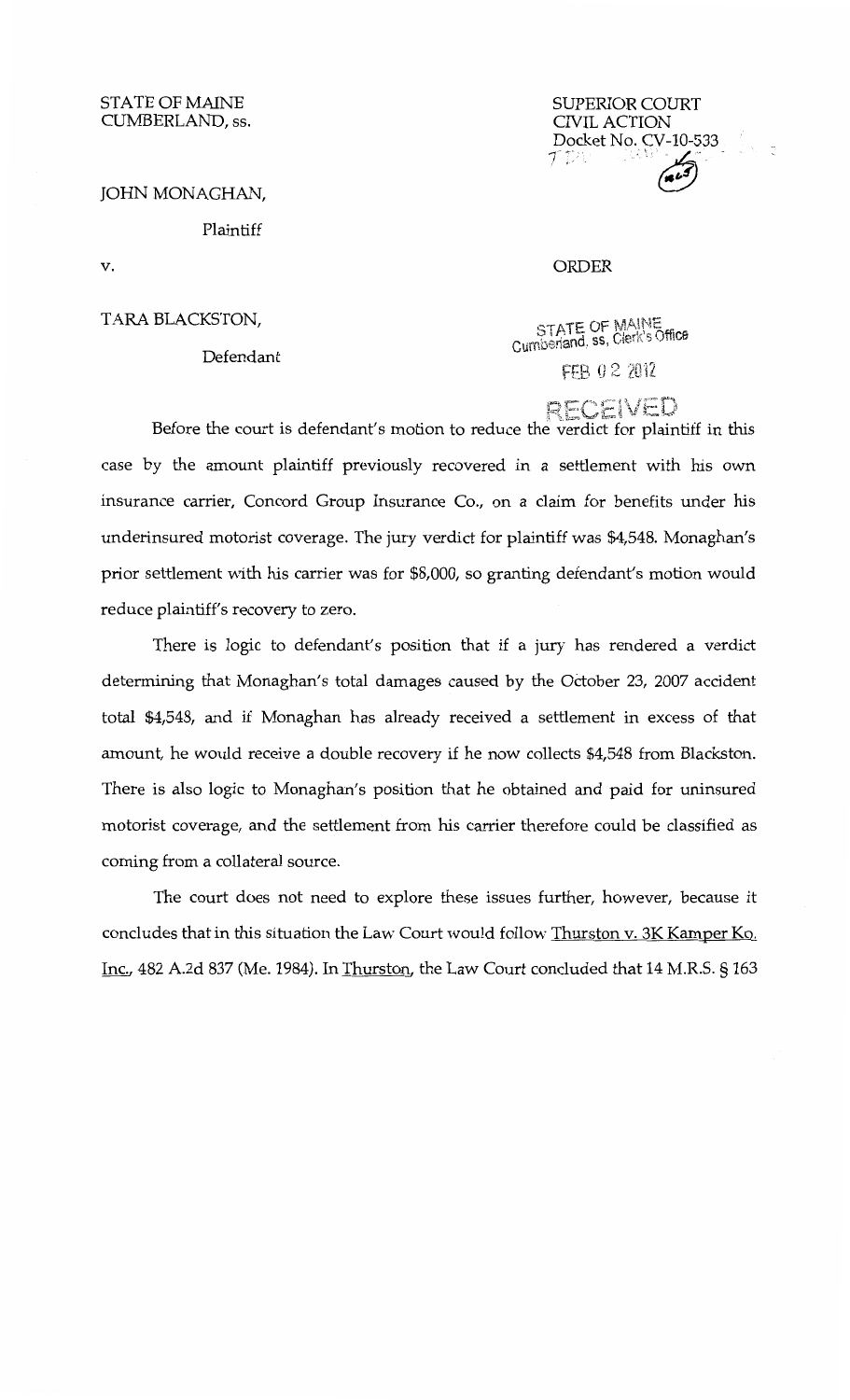did not require a setoff of settlement amounts received from parties who were not found to have caused the injury. See 482 A.2d at 840, 842. In reaching that conclusion the Law Court looked only to the language of section 163 and implicitly rejected any theory that a setoff should be applied under the common law to avoid a double recovery.

Similarly in this case, section 163 does not provide for a setoff because the personal injury here was not, in the words of that statute, "caused by 2 or more persons." It was caused solely by Blackston. Monaghan's underinsured carrier, rather than causing the injury, merely provided a contractual avenue for recovery if Blackston was underinsured. As it turned out, Concord would not have had to pay any money under the jury's verdict because Blackston was adequately insured for the amount of the verdict. As in Thurston, Monaghan is entitled to retain Concord's settlement without suffering any diminution of his recovery from Blackston.

The court understands that Blackston previously made a Rule 68 offer of judgment that exceeded the verdict amount. Under Rule 68, therefore, Monaghan is entitled to costs only up to the date of the offer, and Blackston is entitled to costs from the date of the offer through the trial.

If Monaghan served a notice of claim pursuant to 14 M.R.S. § 1602-B(S) that would entitle him to prejudgment interest from a date prior to the filing of his complaint, he shall provide that to the clerk's office within 10 days.

#### The entry shall be:

Defendant's motion to reduce the verdict is denied. Pursuant to the jury's verdict, judgment is entered in favor of plaintiff and against the defendant in the amount of \$4,548. Prejudgment interest shall run at the rate of 3.41% unless plaintiff demonstrates within 10 days that he is entitled to a different rate of interest pursuant to a notice of claim served prior to 2010. Post judgment interest shall run at 6.12%. Both parties may file applications for costs within 10 days.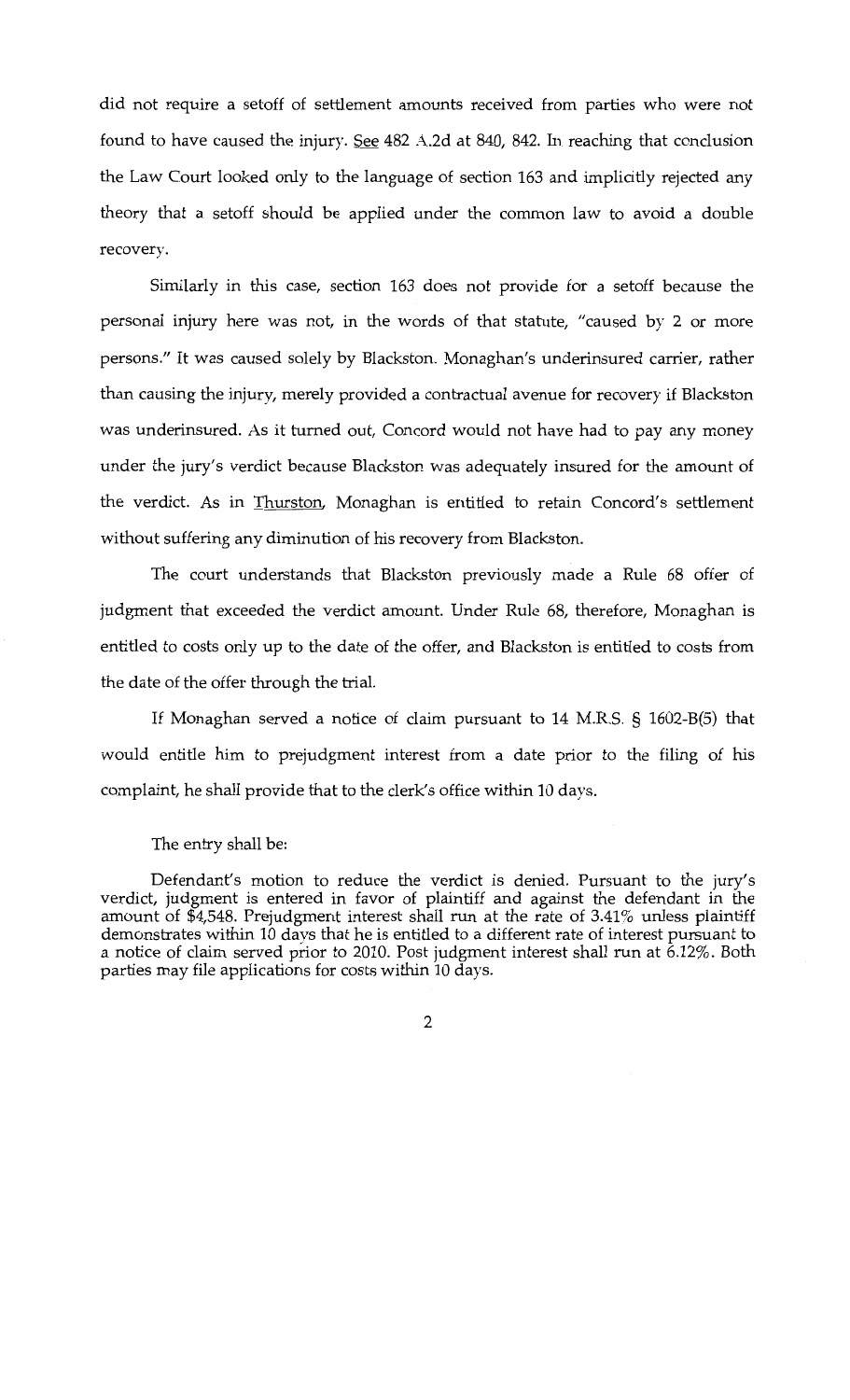The Clerk is directed to incorporate this order in the docket by reference pursuant to Rule 79(a).

Dated: February 2 , 2012

 $\hat{\boldsymbol{\cdot}$ 

Thomas D. Warren Justice, Superior Court